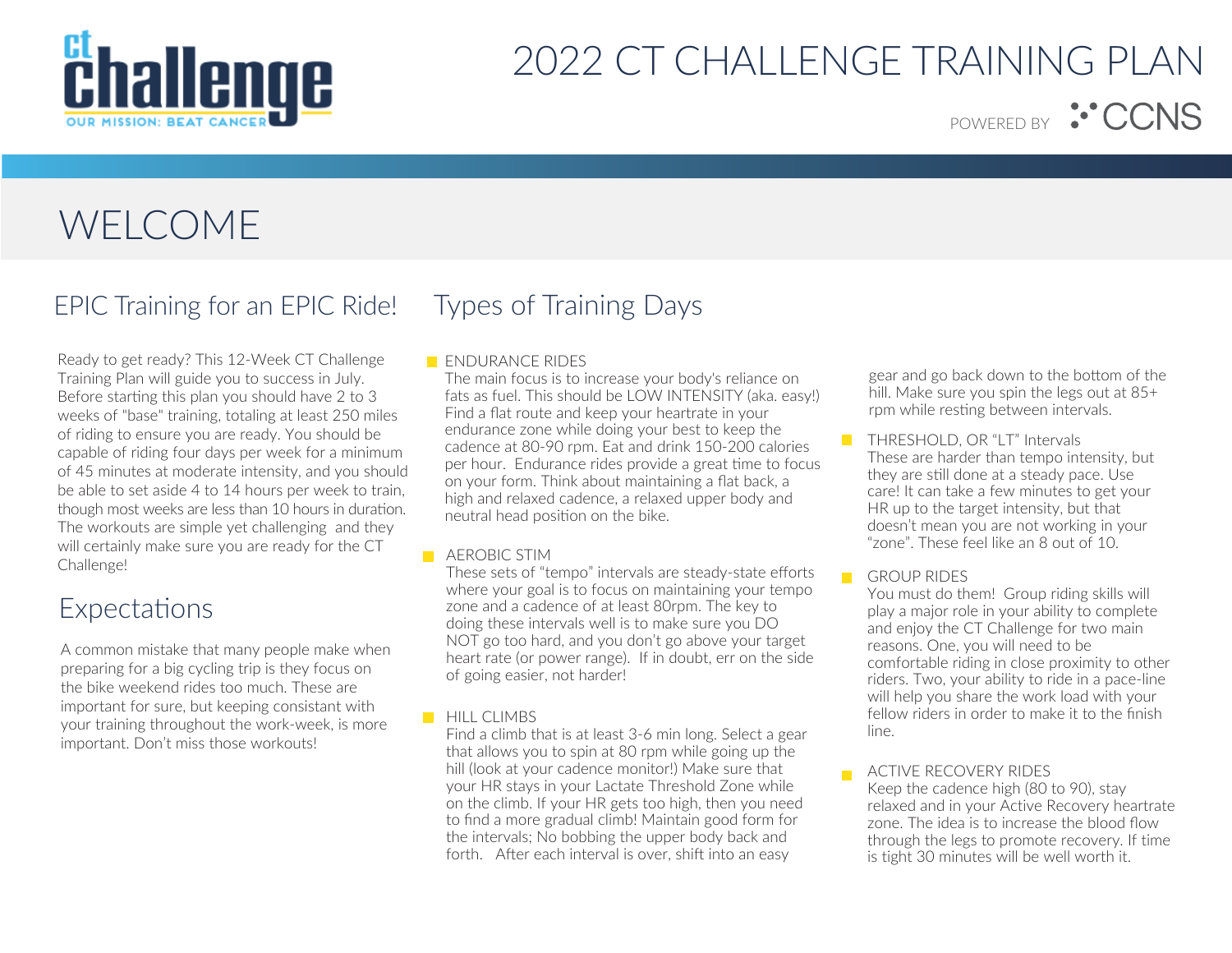

POWERED BY <sup>:••</sup>CCNS

## THE FIRST STEP IN SMART TRAINING HEART RATE MONITOR)

A Heart Rate Monitor is a powerful tool. We suggest that all endurance athletes use a heart rate monitor to help them gauge their efforts the right way. They are available at any bike shop or sports goods store!

Step 1) Go out and get that Heart Rate Monitor! Ask your local bike shop or sporting goods store for a simple, low-cost model.

Step 2) Establish your Heart Rate Training Zones.

Step 3) Use the monitor to gauge your workouts so that you are working out at the optimal intensity. **Believe it or not, training harder doesn't mean you're training smarter!** Use the heart monitor to limit yourself and get more out of every workout!



What makes a heart rate monitor so valuable is its ability to quantify your efforts. A heart rate monitor (HRM) measures your body's level of exercise intensity by simply measuring how many times your heart beats per minute. At different levels of intensity, your body uses different fuel to produce energy (fat+oxygen, sugars+oxygen, or just sugar). At the highest intensity your body burns just stored sugars without the help of incoming oxygen. The byproduct of this is fast fatigue! Using a HRM can keep you in a lower, fat utilization zone. It can help to keep you in the right zone for steady state endurance training. It will also help in limiting your time in the hardest zones which in turn will guarantee that you fresher for the next workout.

### How Do I Determine My Training Zones?

These are general guidelines for training zones based on a person's Maximum Heartrate.

**Recovery Zone:** Below 65% of Your Max HR **Endurance Zone:** 65-75% of Your Max HR **Tempo Zone:** 75-82% of Your Max HR **LT Training Zone:** 83-87% of Your Max HR **Anaerobic Zone:** 85%+ of Your Max HR

### More HRM Tips

- **Always allow for at least 15 minutes of** warm-up time. Your heart needs this time to "settle in".
- $\Box$  Don't be concerned if it seems your heart rate varies a bit from one ride to the next. This is normal as many factors determine your HR.

### One More Thing...

Stretching is important for bike riding too! Take 5 minutes after your ride to stretch the legs, arms, neck and shoulders. Just go easy at first and stretch with care.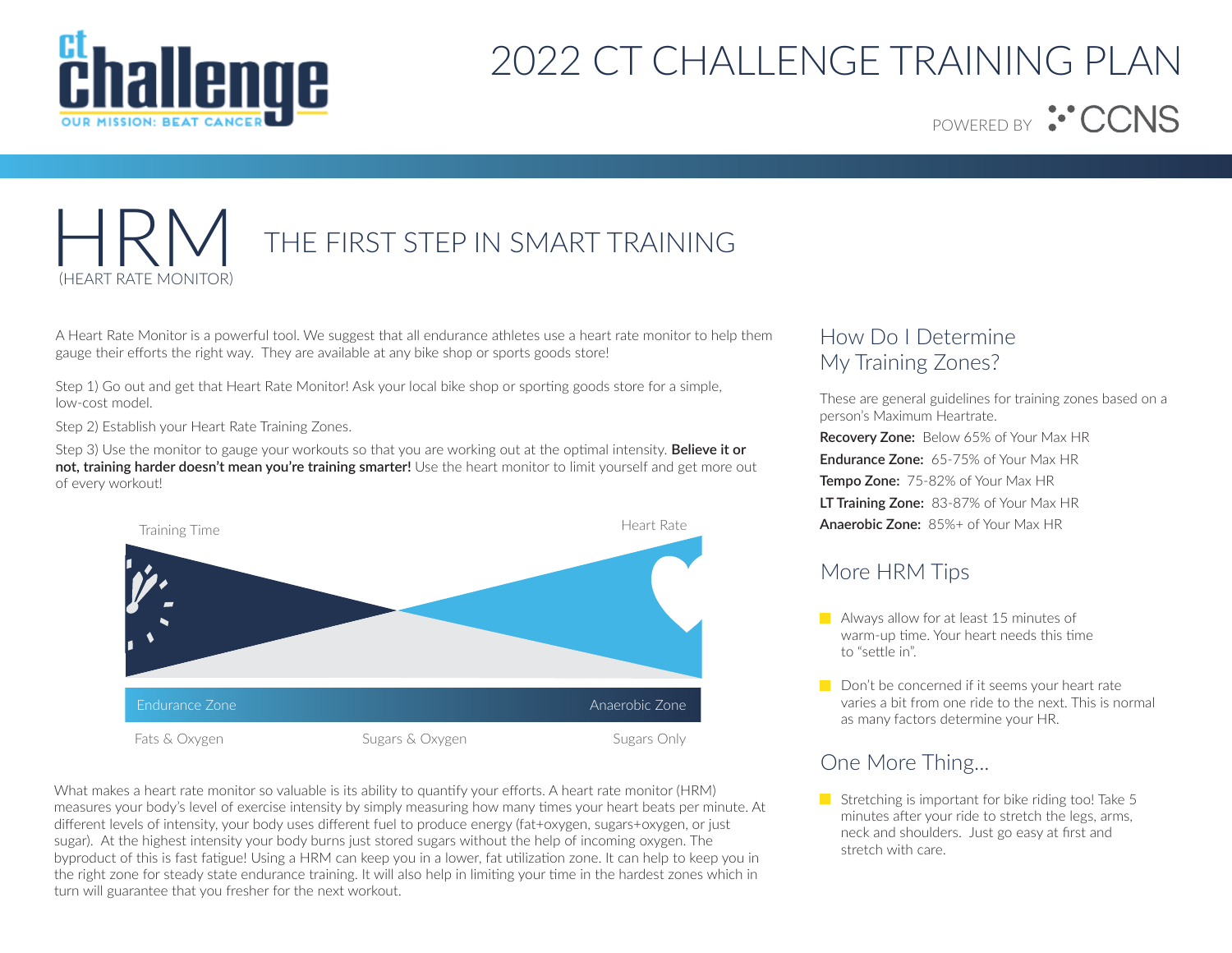

POWERED BY : CCNS

# WEEK 1

Total Weekly Duration 5.5 Hours Weekly Intensity Score 3 (out of 10)

## Your First Week

- **Welcome to your first week of training. The** goal of the first week is to ease you into focused training. We're starting out your interval training relatively easy, but it will get harder soon enough! Life sometimes gets turned upside down, so it is inevitable that you might miss a day, but you need to get in the 90 min endurance ride at some point in the week.
- **T** Training and Riding Questions? Contact CCNS coaches and learn more great training tips for all of your cycling and training goals!

## Weekly Training & Nutrition Tip

Since carbohydrates are your main source of energy, you need to ensure that you are eating high-quality carbs. Carbohydrates are measured on the Glycemic Index Scale which ranges from 0-105. The lower the number is on the scale, the lower the insulin response your body will have. In other words, the lower you go on the scale, the healthier the carbohydrate is for your normal meals. You will need carbohydrates on the higher end of the scale for quick energy during your training and century. Within the Glycemic Index Scale, carbohydrate choices should be nutrient dense. This means whole grain breads, and pasta; NOT white bread, white rice, pastries, etc.

Don't be afraid of Carbs Daily intake of Nutrients should be:

Carbs 55% Fats 20% Protein 25%

| <b>MONDAY</b>                         | TUESDAY                                                                                                                                               | WEDNESDAY                                                                                                                                                                        | THURSDAY                                                                                                                                                     | <b>FRIDAY</b>                                                                          | SATURDAY                                                                                                                                                                         | SUNDAY                                                                                            |
|---------------------------------------|-------------------------------------------------------------------------------------------------------------------------------------------------------|----------------------------------------------------------------------------------------------------------------------------------------------------------------------------------|--------------------------------------------------------------------------------------------------------------------------------------------------------------|----------------------------------------------------------------------------------------|----------------------------------------------------------------------------------------------------------------------------------------------------------------------------------|---------------------------------------------------------------------------------------------------|
| A Day Off! A<br>complete rest<br>day. | Endurance<br>75 total minutes in<br>your Endurance<br>Zone, with 10 min<br>of "Tempo" included.<br>All while aiming for<br>a cadence of 80-90<br>rpm. | Aerobic Stim<br>60 minutes, with 3<br>x 5 min intervals in<br>your tempo zone.<br>Spin easy between<br>intervals for at<br>least 3-5 minutes<br>in your active<br>recovery zone. | Endurance<br>60 minutes in your<br>Endurance Zone.<br>This should be an<br>easy ride but you<br>should still drink at<br>least one full bottle<br>during it! | <b>Active Recovery</b><br>Day.<br>An OPTIONAL 20<br>min spin in your<br>recovery zone. | Aerobic Stim<br>60 minutes, with 3<br>x 7 min intervals in<br>your tempo zone.<br>Spin easy between<br>intervals for at<br>least 3-5 minutes<br>in your active<br>recovery zone. | Endurance<br>60 minutes in your<br>Endurance Zone<br>and aiming for a<br>cadence of<br>80-90 rpm. |

Carbs are needed as proper fuel for exercise & training.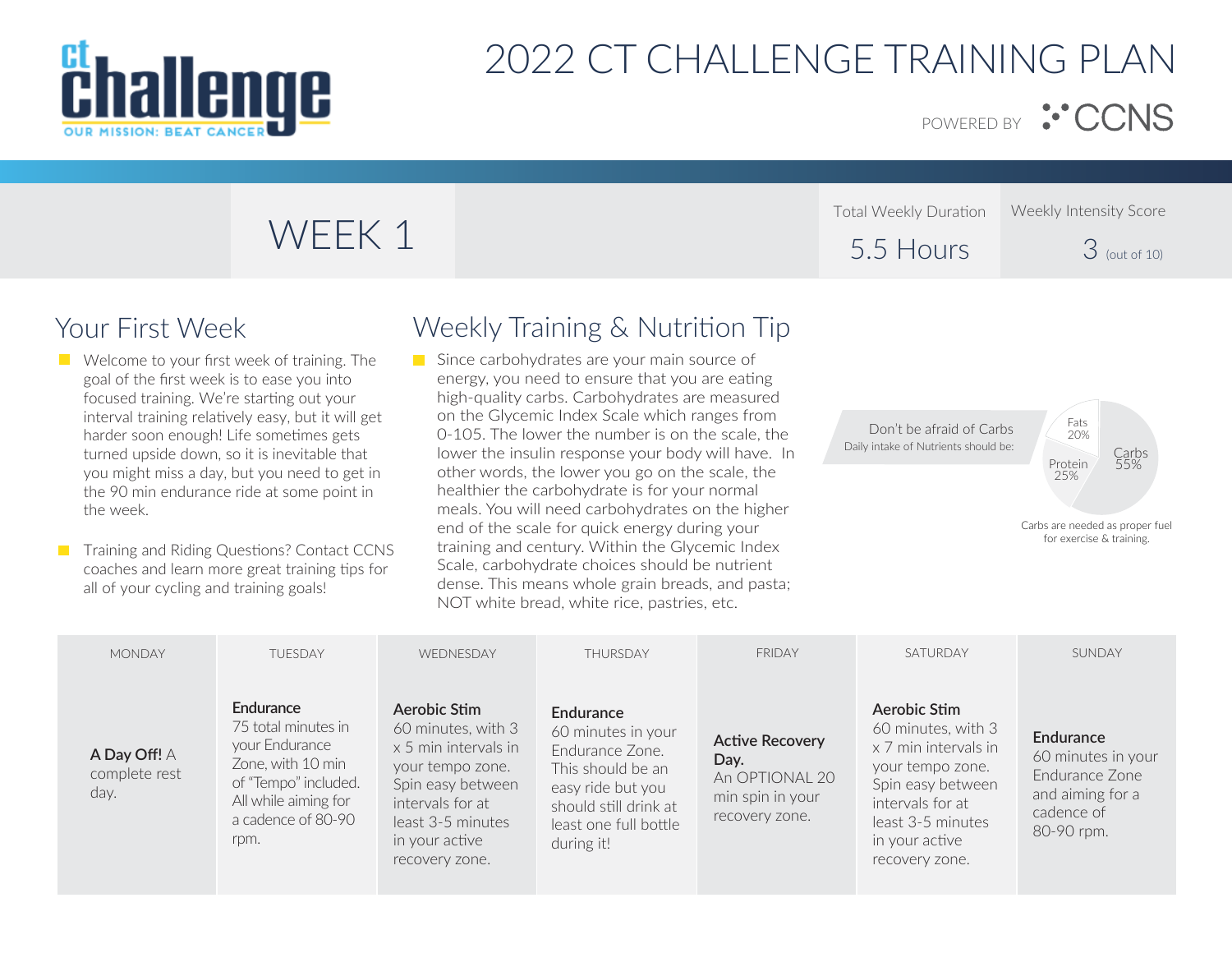

POWERED BY : CCNS

# WEEK 2

#### Total Weekly Duration 6.75 Hours Weekly Intensity Score  $4$  (out of 10)

## A Slight Step Up

- $\Box$  This week features two 90 min endurance rides during the week. These steady but easy rides are the most important rides of the week! Try to keep the pedals turning over as much as possible during these rides!
- Training and Riding Questions? Contact CCNS coaches and learn more great training tips for all of your cycling and training goals!

## Weekly Training & Nutrition Tip

 $\blacksquare$  How much should you be eating during your rides? An intake of 200 calories of carbohydrates each hour, after the first hour of training, is ideal. This is best done mostly with simple sugars, which are absorbed quickly. It is also a good idea to incorporate either fructose or complex carbs during exercise, which provide a consistent and steady flow of carbs into the system. Carbohydrates, especially in liquid form, move easily through the stomach and into the intestines, where they are digested rapidly. Solid forms of carbohydrates need to be broken down and turned into liquid form before continuing into the intestines, and that is where some people have

trouble with an upset stomach during intense training. Consuming a sports drink containing 6-10% carbohydrate solution helps maintain your energy stores and is easy on the stomach.



EAT AND DRINK! If you weigh 150 pounds you should aim for 200 calories of carbs & drink 16-18 ounces per hour.

| <b>MONDAY</b>                         | <b>TUESDAY</b>                                                                                                                                                                   | WEDNESDAY                                                                                                                                                | <b>THURSDAY</b>                                                                                                      | <b>FRIDAY</b>                                                                          | SATURDAY                                                                                                                                                                             | SUNDAY                                                                                                     |
|---------------------------------------|----------------------------------------------------------------------------------------------------------------------------------------------------------------------------------|----------------------------------------------------------------------------------------------------------------------------------------------------------|----------------------------------------------------------------------------------------------------------------------|----------------------------------------------------------------------------------------|--------------------------------------------------------------------------------------------------------------------------------------------------------------------------------------|------------------------------------------------------------------------------------------------------------|
| A Day Off! A<br>complete rest<br>day. | Aerobic Stim<br>60 minutes, with 3<br>x 7 min intervals in<br>your tempo zone.<br>Spin easy between<br>intervals for at<br>least 3-5 minutes<br>in your active<br>recovery zone. | Endurance<br>90 minutes in your<br>Endurance Zone.<br>This should be an<br>easy ride but you<br>should still drink at<br>least two bottles<br>during it! | <b>Endurance</b><br>60 minutes in your<br>Endurance Zone.<br>Keep your cadence<br>over 85rpm as<br>much as possible! | <b>Active Recovery</b><br>Day.<br>An OPTIONAL 30<br>min spin in your<br>recovery zone. | Aerobic Stim<br>75 minutes, with 3<br>x 10 min intervals<br>in your tempo<br>zone. Spin easy<br>between intervals<br>for at least 3-5<br>minutes in your<br>active recovery<br>zone. | Endurance<br>90 min in your<br>Endurance Zone.<br>You should eat at<br>least 200 calories<br>on this ride. |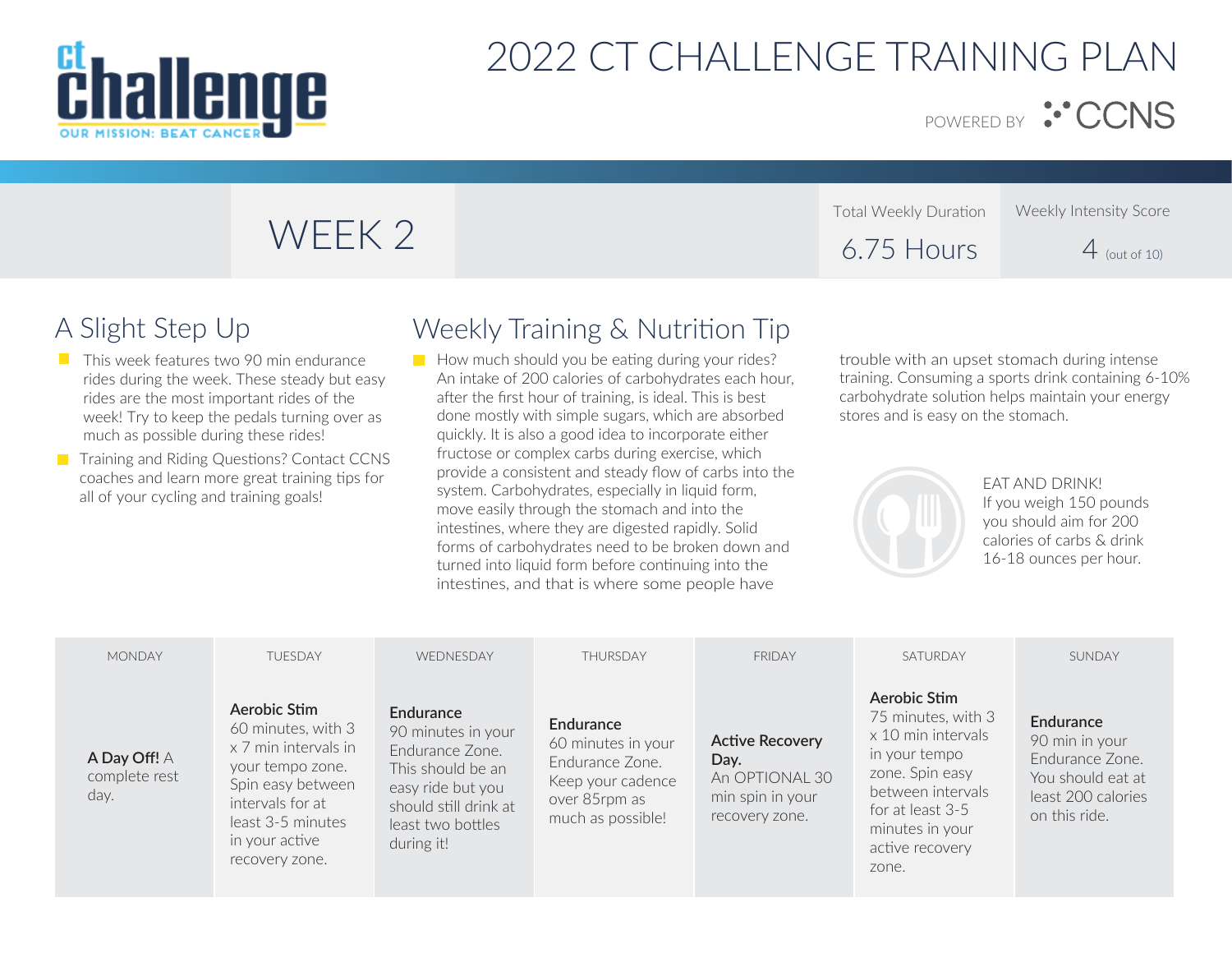

POWERED BY : CCNS

Weekly Intensity Score

 $5$  (out of 10)

# WEEK 3

## Your Third Week

- $\blacksquare$  This week sees the addion of a second day of mid-week intervals, Tuesday and Wednesday! Also important this week, is getting past the 60 min mark on both Saturday AND Sunday! The schedule is 6+ hours, but if problems arise, attempt to get in at least 4 hours total and 2+ hours over the weekend.
- $\blacksquare$  This week sees the introduction of LT Stim intervals. Make sure you start these easier, rather than harder. Ease into the target intensity and finish each minute out as best as you can!

### Weekly Training & Nutrition Tip

Mental Approach: No doubt about it, riding  $150+$ miles is tough, but if you take the right mental approach the ride can be an enjoyable and rewarding experience. If you can make it past the halfway mark each day, there is no reason you can't do each and every mile! During the second half of the trip your legs are going to be tired and your body will be aching over all (even with a proper fitting bike). Coming to terms with this before starting will help you prepare for the challenges that lie ahead. It will take some determination but, remember, your exertion is temporary and the satisfaction will last forever.



Total Weekly Duration

6.75 Hours

PREPARE MENTALLY Do your research by looking up the details of the ride routes. Check out great websites such as RideWithGPS.com and Strava.com to learn more about the route.

| <b>MONDAY</b>                         | <b>TUFSDAY</b>                                                                                                                                                  | <b>WEDNESDAY</b>                                                                                                                   | <b>THURSDAY</b>                                                                                                                                              | <b>FRIDAY</b>                                                                          | SATURDAY                                                                                                                                                     | SUNDAY                                                                                                         |
|---------------------------------------|-----------------------------------------------------------------------------------------------------------------------------------------------------------------|------------------------------------------------------------------------------------------------------------------------------------|--------------------------------------------------------------------------------------------------------------------------------------------------------------|----------------------------------------------------------------------------------------|--------------------------------------------------------------------------------------------------------------------------------------------------------------|----------------------------------------------------------------------------------------------------------------|
| A Day Off! A<br>complete rest<br>day. | LT Stim<br>60 minutes, with 3<br>x 4 min threshold<br>intervals. These<br>can be done going<br>up a steady climb.<br>Try to keep your<br>cadence over<br>80rpm! | Aerobic Stim<br>75 minutes, with 4<br>x 6 min intervals in<br>your tempo zone.<br>At least 5 min easy<br>between each<br>interval. | Endurance<br>60 minutes in your<br>Endurance Zone.<br>This should be an<br>easy ride but you<br>should still drink at<br>least one full bottle<br>during it! | <b>Active Recovery</b><br>Day. An<br>OPTIONAL 30<br>min spin in your<br>recovery zone. | LT Stim<br>90 minutes, with 4<br>x 5 min threshold<br>intervals, with less<br>than 3 min<br>recovery between<br>each! Steady<br>endurance pace<br>otherwise. | Endurance<br>90 min in your<br>Endurance Zone.<br>Remember to eat<br>at least 300<br>calories on this<br>ride. |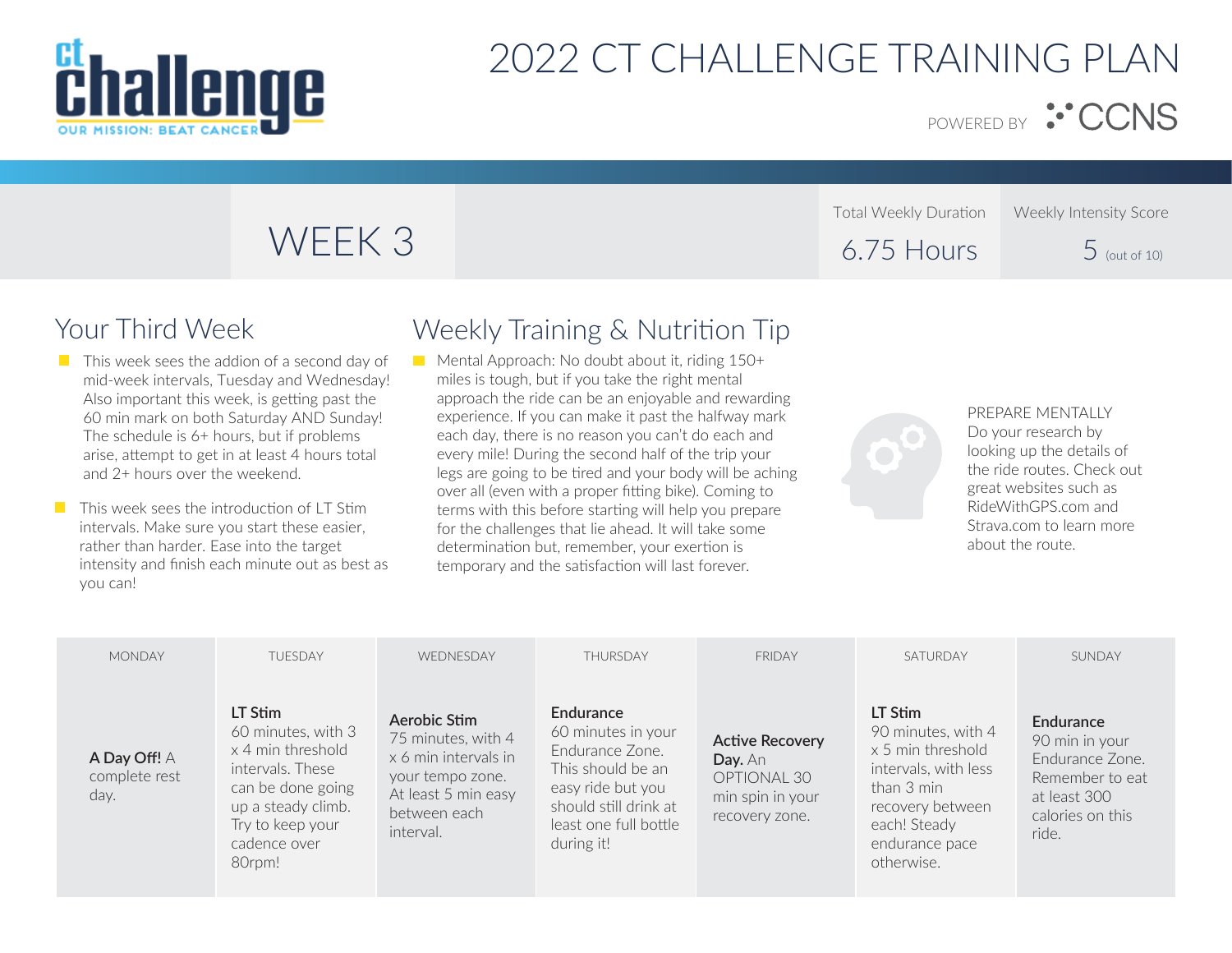

POWERED BY <sup>:•</sup> CCNS

|        | Total Weekly Duration | Weekly Intensity Score |
|--------|-----------------------|------------------------|
| WEEK 4 | 3.5 Hours             | $3$ (out of 10)        |

 $\blacksquare$  This is your first rest week! You've put in three great weeks of steady training, so now it's time to back off the overall training stress and give your body a chance to recover! Note that we're NOT taking a week completely off the bike. It's important that you keep your cardiovascular system going to make sure that you properly recovery and maintain your fitness.

### A Rest Week! Weekly Training & Nutrition Tip

 $\blacksquare$  Relax and Recover: One the key thing a rider can do for his or her recovery is to relax. During hard workouts, muscles have nerves that stimulate them to contract called motor units. When these motor units are stimulated over and over and over to their maximum potential, they have a hard time stopping the firing process after a while. After a race, a person may notice much more muscle tone in his or her legs, which sadly doesn't last for more than a day. This is only a reaction of the motor units which are still stimulated from the hard workout and telling the muscles to contract slightly. This is bad for the

recovery process. Tense muscles don't get as much blood flow as relaxed ones. Relaxation stimulates blood flow and allows the recovery process to take place.

| <b>MONDAY</b>                         | <b>TUESDAY</b>                                                                                           | WEDNESDAY                                                                                                                                                | <b>THURSDAY</b>                                                                                   | <b>FRIDAY</b>                                                                          | SATURDAY                                                                                                                                  | SUNDAY                                  |
|---------------------------------------|----------------------------------------------------------------------------------------------------------|----------------------------------------------------------------------------------------------------------------------------------------------------------|---------------------------------------------------------------------------------------------------|----------------------------------------------------------------------------------------|-------------------------------------------------------------------------------------------------------------------------------------------|-----------------------------------------|
| A Day Off! A<br>complete rest<br>day. | <b>Endurance</b><br>45 minutes in your<br>Endurance Zone<br>and aiming for a<br>cadence of 80-90<br>rpm. | <b>Aerobic Openers</b><br>45 minutes, with 3<br>x 5 min intervals in<br>your tempo zone<br>at 100 rpm, with $3$<br>minutes of<br>recovery in<br>between. | Endurance<br>45 minutes in your<br>Endurance Zone<br>and aiming for a<br>cadence of 80-90<br>rpm. | <b>Active Recovery</b><br>Day. An<br>OPTIONAL 30<br>min spin in your<br>recovery zone. | LT Openers<br>45 minutes, with 3<br>x 3 min intervals in<br>your LT zone at<br>85-95 rpm, with 3<br>minutes of<br>recovery in<br>between. | A Day Off!<br>Another full<br>rest day. |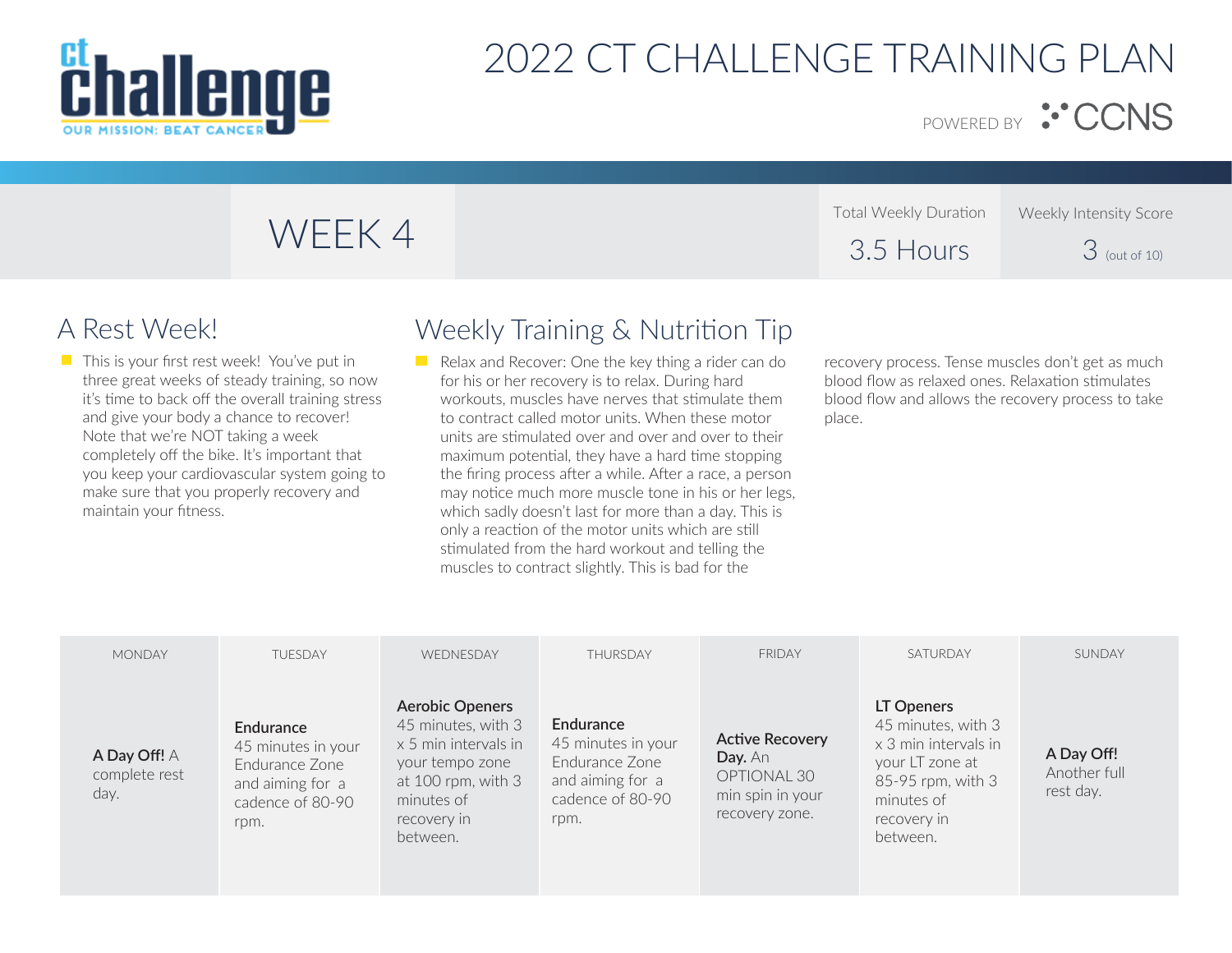

POWERED BY : CCNS

#### Total Weekly Duration 7.5 Hours Weekly Intensity Score  $6$  (out of 10) WEEK 5

If you are not in the habit of attending a group ride, now is the time to start! Group rides are very important for both your fitness and your skill development. Next to endurance, they are probably the most important workout for you! Ideally, 10 or more riders constitute a solid group ride. If the average speed of the group ride is higher than if any one rider went solo, than that's a good group ride!

## Group Rides Weekly Training & Nutrition Tip

Group Riding Tip: If you feel good enough to go  $\blacksquare$ harder on a climb, resist the urge to push the pace on climbs when riding with others if you want to be welcome back to the group ride next week! Instead, win friends and push the pace on the flat and downhill sections, when people can benefit from your draft!

**Where to Start?** If you're not familiar with any group rides that in your area and at your skill level, try your local bike shop! Almost all local bikes shops are a great social hub for the local cycling community. Beginner group rides are held often and you'll be surprised how eager people are to help you learn how to ride comfortably in a group!

| <b>MONDAY</b>                         | <b>TUESDAY</b>                                                                                                                     | WEDNESDAY                                                                                                                                      | THURSDAY                                                                                                                                                     | <b>FRIDAY</b>                                                                          | SATURDAY                                                                                                                                  | SUNDAY                                                                                                            |
|---------------------------------------|------------------------------------------------------------------------------------------------------------------------------------|------------------------------------------------------------------------------------------------------------------------------------------------|--------------------------------------------------------------------------------------------------------------------------------------------------------------|----------------------------------------------------------------------------------------|-------------------------------------------------------------------------------------------------------------------------------------------|-------------------------------------------------------------------------------------------------------------------|
| A Day Off! A<br>complete rest<br>day. | Aerobic Stim<br>90 minutes, with 4<br>x 6 min intervals in<br>your tempo zone.<br>At least 5 min easy<br>between each<br>interval. | LT Stim<br>60 minutes, with 3<br>x 5 min threshold<br>intervals. Do these<br>on flat to rolling<br>terrain, with a<br>cadence of 80-90<br>rpm. | Endurance, Form Dev<br>60 minutes in your<br>Endurance Zone<br>and aiming for a<br>cadence of 80-90<br>rpm. Complete 5 x<br>3 min intervals in<br>the drops! | <b>Active Recovery</b><br>Day. An<br>OPTIONAL 30<br>min spin in your<br>recovery zone. | <b>Group Ride</b><br>2 hours<br>Work on group<br>riding skills and<br>push yourself<br>riding with others,<br>especially on the<br>hills! | Endurance<br>1.5 hours in your<br>Fndurance Zone.<br>Remember to eat<br>at least 300<br>calories on this<br>ride. |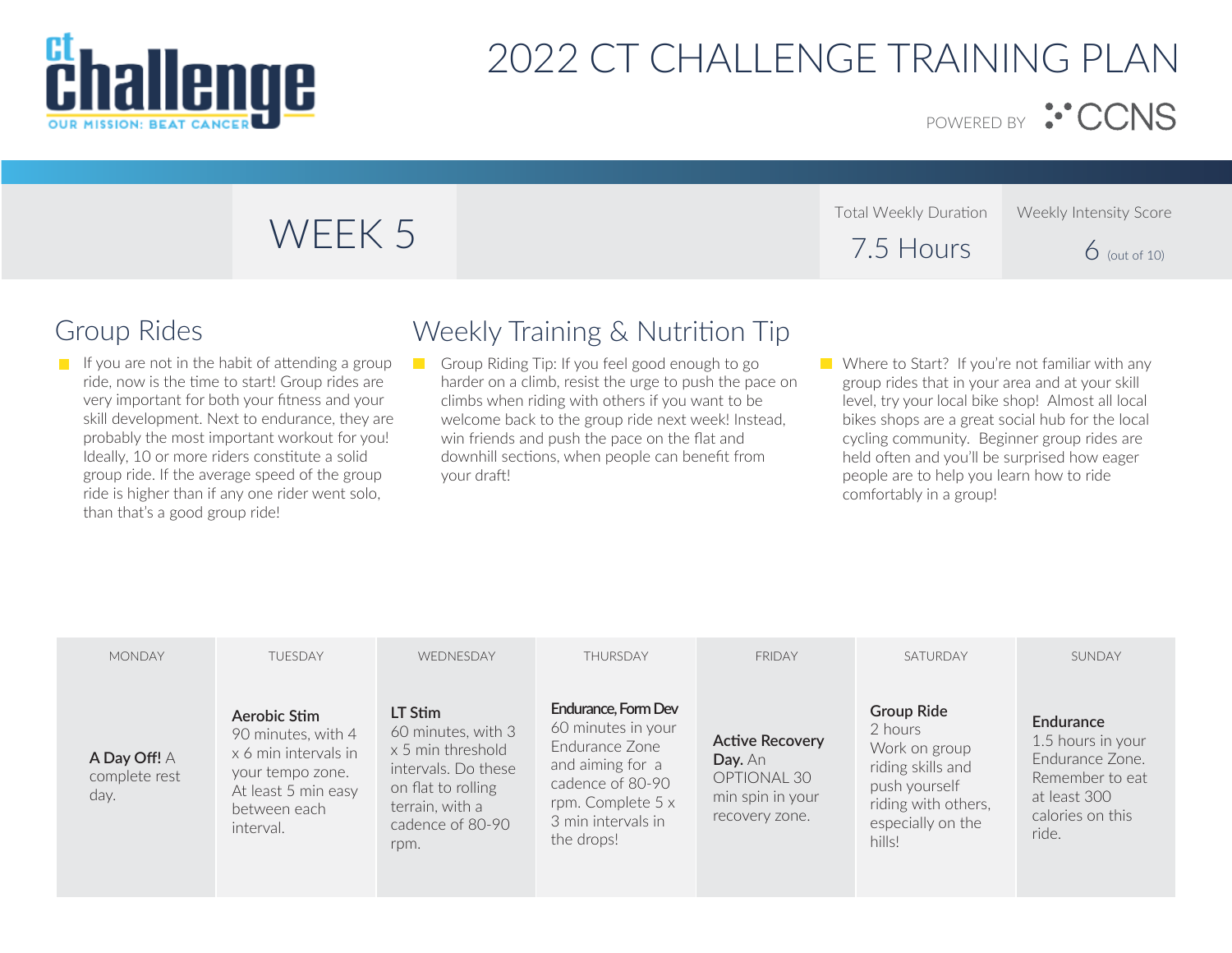

POWERED BY : CCNS

#### Total Weekly Duration 8.25 Hours Weekly Intensity Score  $\overline{7}$  (out of 10)

- $\blacksquare$  This week sees a step up in endurance and a bit in workouts. Also, Tempo Intervals are now 10 min long! The endurance ride is still a critical part of your training. If a scheduling conflict arises, make sure you get in one hill climbing workout and one tempo workout, along with your most important ride endurance.
- **T** Training and Riding Questions? Contact CCNS coaches and learn more great training tips for all of your cycling and training goals!

## Your Sixth Week Weekly Training & Nutrition Tip

- $\blacksquare$  Are you improving your ability to do hard intervals? For many cyclists, initial improvement in completing LT intervals does NOT come from going harder. Instead, try to be more steady than the last round of intervals. Raising your average cadence is another great way to improve the quality of these important intervals!
- $\Box$  Dreading the hills? Here are some tips: Don't be afraid to do "hill repeats" on the same climb! Knowing the road is a great way to gain mastery of climbing. Try to keep your cadence above 80 rpm or so whenever possible. Too slow of a cadence only makes for more of a weight-lifting type of effort in your legs. Try to stay relaxed, especially in your upper body. Tension in your hands and arms will lead to fatigue in your legs and keep you from that great "dancing on the pedals" feeling.

| <b>MONDAY</b>                         | <b>TUESDAY</b>                                                                                                                      | WEDNESDAY                                                                                                                                                      | THURSDAY                                                                                                                                           | <b>FRIDAY</b>                                                                          | SATURDAY                                                                                                                                  | SUNDAY                                                                                                          |
|---------------------------------------|-------------------------------------------------------------------------------------------------------------------------------------|----------------------------------------------------------------------------------------------------------------------------------------------------------------|----------------------------------------------------------------------------------------------------------------------------------------------------|----------------------------------------------------------------------------------------|-------------------------------------------------------------------------------------------------------------------------------------------|-----------------------------------------------------------------------------------------------------------------|
| A Day Off! A<br>complete rest<br>day. | Aerobic Stim<br>90 minutes, with 3<br>x 10 min intervals<br>in your tempo<br>zone. At least 5<br>min easy between<br>each interval. | LT Stim, Climbing<br>Practice<br>75 minutes, with 4<br>x 5 min threshold<br>intervals. Do these<br>on a climb! Keep<br>your cadence over<br>80rpm if possible. | Endurance<br>60 minutes in your<br>Fndurance Zone<br>and aiming for a<br>cadence of 80-90<br>rpm. Complete 5 x<br>4 min intervals in<br>the drops. | <b>Active Recovery</b><br>Day. An<br>OPTIONAL 30<br>min spin in your<br>recovery zone. | <b>Group Ride</b><br>2 hours<br>Work on group<br>riding skills and<br>push yourself<br>riding with others,<br>especially on the<br>hills! | Endurance<br>2 hours in your<br>Fndurance Zone.<br>Remember to eat<br>at least 300<br>calories on this<br>ride. |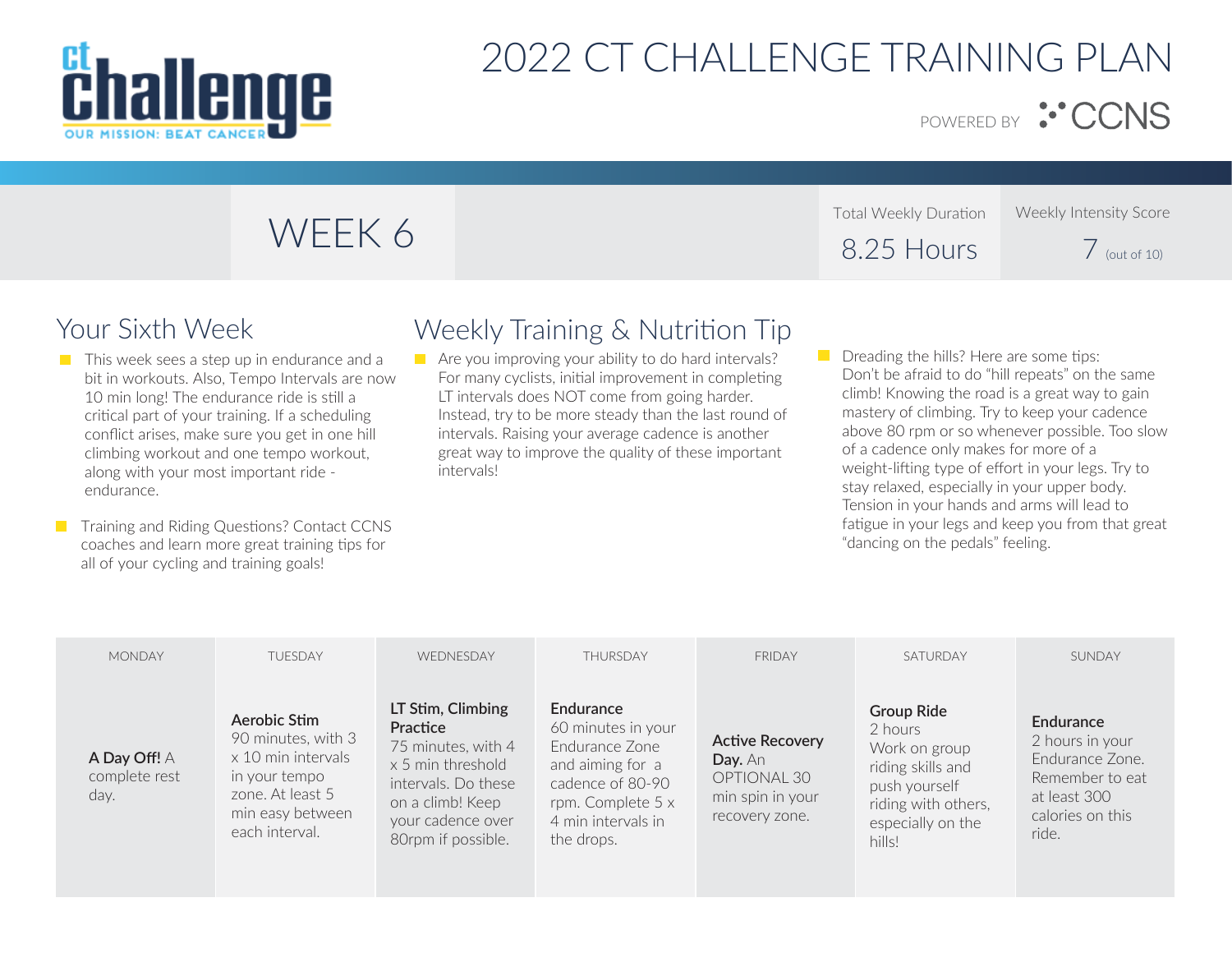

POWERED BY : CCNS

### Total Weekly Duration 8.5 Hours Total Weekly Duration Weekly Intensity Score<br>
8.5 Hours 8 (out of 10)

## Group Ride Week #2

- $\blacksquare$  This is another group ride week. Is the group ride you are part of right for you? The correct ride will be one that pushes you to work HARD for a few minutes at a time. Distance is less of a consideration! Inversly, a group ride that is too fast can leave you behind early on, where you won't benefit from that positive motivation as much.
- **T** Training and Riding Questions? Contact CCNS coaches and learn more great training tips for all of your cycling and training goals!

## Weekly Training & Nutrition Tip

**Now What should I eat before a Group Ride?** The answer is simple… The same exact meal you normally eat for breakfast or lunch each day! Give your body something to which it is already accustomed. If your stomach is used to a coffee and bagel, don't try forcing down a half pound of pasta with olive oil all over it! The benefits of the extra calories are outweighed by the risk of throwing off your stomach and comfort before the race. Get in the extra calories that you need on the bike during the workout.



| <b>MONDAY</b>                         | <b>TUESDAY</b>                                                                                                                                                          | WEDNESDAY                                                                                               | THURSDAY                                                                                                                                           | <b>FRIDAY</b>                                                                          | SATURDAY                                                                                                                                  | SUNDAY                                                                                                          |
|---------------------------------------|-------------------------------------------------------------------------------------------------------------------------------------------------------------------------|---------------------------------------------------------------------------------------------------------|----------------------------------------------------------------------------------------------------------------------------------------------------|----------------------------------------------------------------------------------------|-------------------------------------------------------------------------------------------------------------------------------------------|-----------------------------------------------------------------------------------------------------------------|
| A Day Off! A<br>complete rest<br>day. | Aerobic Stim,<br>Form Dev<br>90 minutes, with 3<br>x 10 min intervals<br>in your tempo<br>zone, at 95rpm or<br>higher! At least 5<br>min easy between<br>each interval. | <b>Group Ride</b><br>90 minutes.<br>Work on group<br>riding skills and<br>push yourself with<br>others! | Endurance<br>60 minutes in your<br>Endurance Zone<br>and aiming for a<br>cadence of 80-90<br>rpm. Complete 5 x<br>4 min intervals in<br>the drops. | <b>Active Recovery</b><br>Day. An<br>OPTIONAL 30<br>min spin in your<br>recovery zone. | <b>Group Ride</b><br>2 hours<br>Work on group<br>riding skills and<br>push yourself<br>riding with others,<br>especially on the<br>hills! | Endurance<br>2 hours in your<br>Endurance Zone.<br>Remember to eat<br>at least 300<br>calories on this<br>ride. |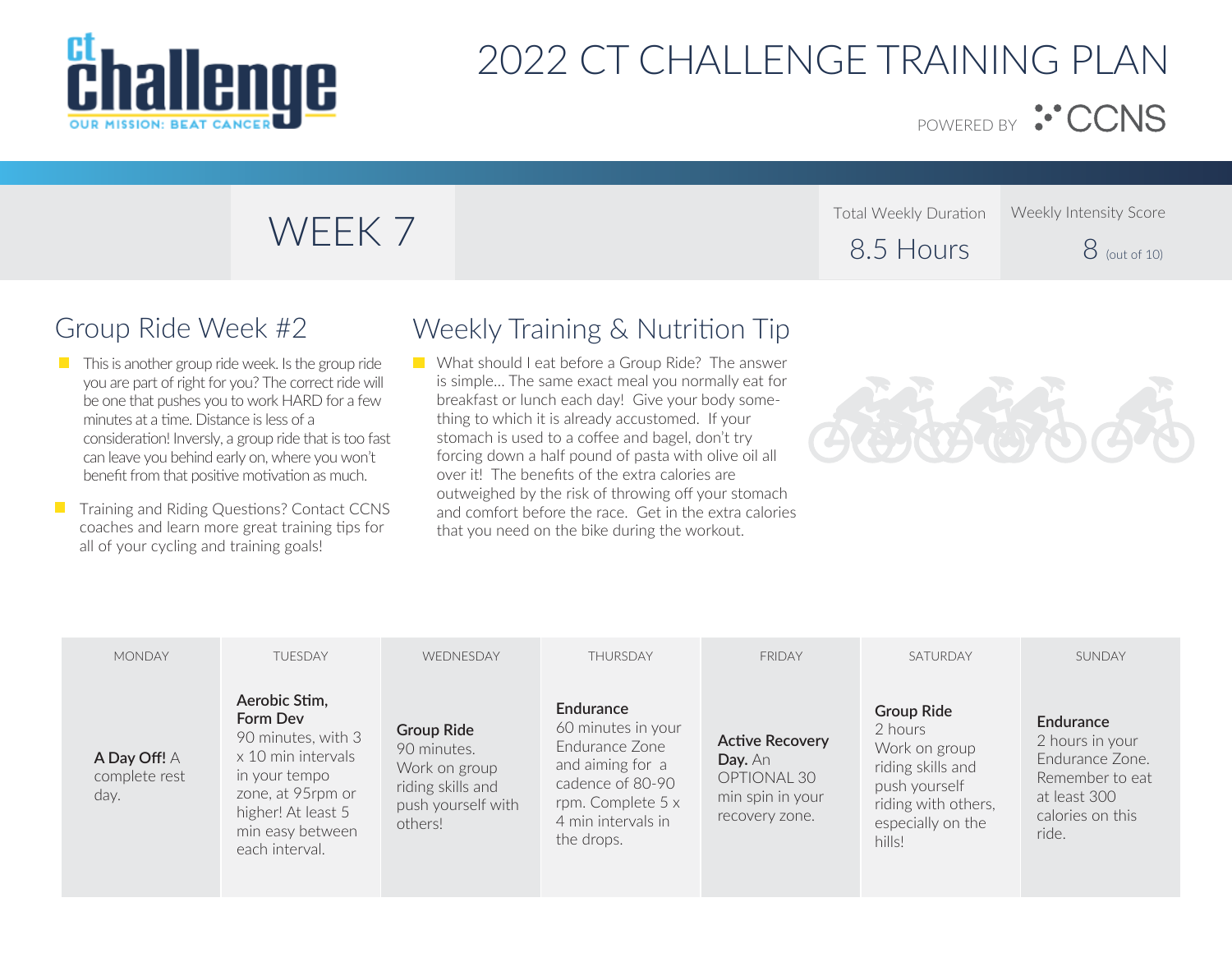

POWERED BY :<sup>..</sup> CCNS

Weekly Intensity Score

 $4$  (out of 10)

# WEEK 8

## Another Rest Week!

- **Another rest week!** This is another opportunity to rest and recover as we back off your total training volume. Make sure that you complete your "opener" workouts and endurance paced spins though!
- **T** Training and Riding Questions? Contact CCNS coaches and learn more great training tips for all of your cycling and training goals!

### Weekly Training & Nutrition Tip

Make sure you take at least two FULL rest days per week! That means that you should avoid gym work, core work, and any other forms of cross-training too. You can only get stronger if you give your body time to recuperate. So, the rest days are equally important as the training days. If this approach sounds or looks unfamiliar to you, you can always mail CCNS and ask any questions you like. As you develop into a stronger rider and get in better shape, you will recover more quickly. The worse shape your body is in, the more time you need to recuperate.

#### REST NEVER MEANS

Total Weekly Duration

4.8 Hours

Being lazy, un-organized, or unprepared. Make sure you take the extra time on rest days to get your bike repaired, stock up on your favorite ride food, and wash those cycling shorts!



| <b>MONDAY</b>                         | <b>TUESDAY</b>                                                                                    | WEDNESDAY                                                                                                                                                  | THURSDAY                                                                                                 | <b>FRIDAY</b>                                                                          | SATURDAY                                                                                                                                  | SUNDAY                                                                                            |
|---------------------------------------|---------------------------------------------------------------------------------------------------|------------------------------------------------------------------------------------------------------------------------------------------------------------|----------------------------------------------------------------------------------------------------------|----------------------------------------------------------------------------------------|-------------------------------------------------------------------------------------------------------------------------------------------|---------------------------------------------------------------------------------------------------|
| A Day Off! A<br>complete rest<br>day. | Endurance<br>45 minutes in your<br>Fndurance Zone<br>and aiming for a<br>cadence of 80-90<br>rpm. | <b>Aerobic Openers</b><br>45 minutes, with 3<br>x 5 min intervals in<br>your tempo zone<br>at $100$ rpm, with $3$<br>minutes of<br>recovery in<br>between. | <b>Endurance</b><br>45 minutes in your<br>Endurance Zone<br>and aiming for a<br>cadence of 80-90<br>rpm. | <b>Active Recovery</b><br>Day. An<br>OPTIONAL 20<br>min spin in your<br>recovery zone. | LT Openers<br>45 minutes, with 3<br>x 3 min intervals in<br>your LT zone at<br>85-95 rpm, with 3<br>minutes of<br>recovery in<br>between. | Endurance<br>90 minutes in your<br>Fndurance Zone<br>and aiming for a<br>cadence of 80-90<br>rpm. |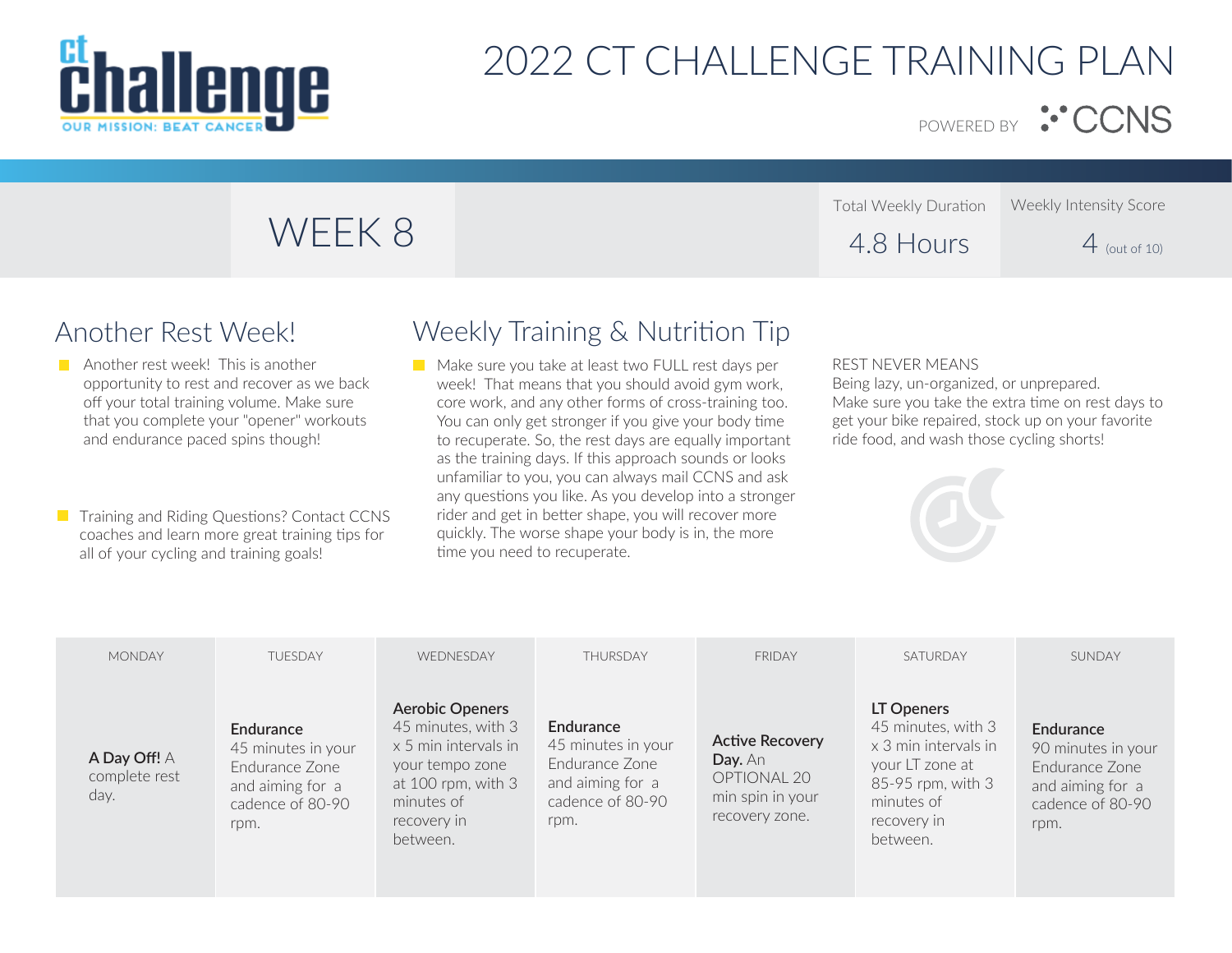

Total Weekly Duration

POWERED BY <sup>:•</sup> CCNS

Weekly Intensity Score

| WEEK 9 | 8.75 Hours | $8$ (out of 10) |
|--------|------------|-----------------|

### Stepped Up Interval Work

- $\blacksquare$  This week has a both intervals AND 2 group rides. Not to mention a long endurance ride at the end of the week. If you have a scheduling conflict, try to get in as much of the hill climbs as you can, and then the Sunday endurance rid of course!
- Training and Riding Questions? Contact CCNS  $\mathcal{L}_{\mathcal{A}}$ coaches and learn more great training tips for all of your cycling and training goals!

### Weekly Training & Nutrition Tip

**Always strive for nutrient dense food. Nutrient dense** food is the amount of protein vitamins and minerals per calorie of food. It is the proportion of essential vitamins and minerals present per calorie of energy that food may give. Let's take an example, both 6 ounces of tuna and six strips of fried bacon each contain about 220 calories. Tuna gives an adult 100 percent of the protein and niacin, along with little bits of other vitamins that an adult may need. The bacon contains about 25 percent of the protein and 10 percent of niacin that an adult needs. The tuna is much more nutrient dense and has a considerably greater nutritional value.

| <b>MONDAY</b>                         | <b>TUESDAY</b>                                                                                                                                                                                                           | WEDNESDAY                                                                                                | THURSDAY                                                                                          | <b>FRIDAY</b>                                                                          | SATURDAY                                                                                            | SUNDAY                                                                                                            |
|---------------------------------------|--------------------------------------------------------------------------------------------------------------------------------------------------------------------------------------------------------------------------|----------------------------------------------------------------------------------------------------------|---------------------------------------------------------------------------------------------------|----------------------------------------------------------------------------------------|-----------------------------------------------------------------------------------------------------|-------------------------------------------------------------------------------------------------------------------|
| A Day Off! A<br>complete rest<br>day. | Hill Climbs,<br><b>Cadence Work</b><br>60 minutes, with 3<br>hill climbs or 5 min<br>each, in your LT<br>zone. Alternate your<br>cadence during<br>each climb between<br>70 and 85 rpm! 5<br>min easy between<br>climbs. | <b>Group Ride</b><br>$1.5$ hours.<br>Work on group<br>riding skills and<br>push yourself with<br>others! | Endurance<br>75 minutes in your<br>Fndurance Zone<br>and aiming for a<br>cadence of 80-90<br>rpm. | <b>Active Recovery</b><br>Day. An<br>OPTIONAL 30<br>min spin in your<br>recovery zone. | <b>Group Ride</b><br>2 hours<br>Work on group<br>riding skills and<br>push yourself with<br>others! | Endurance<br>2.5 hours in your<br>Endurance Zone.<br>Remember to eat<br>at least 300<br>calories on this<br>ride! |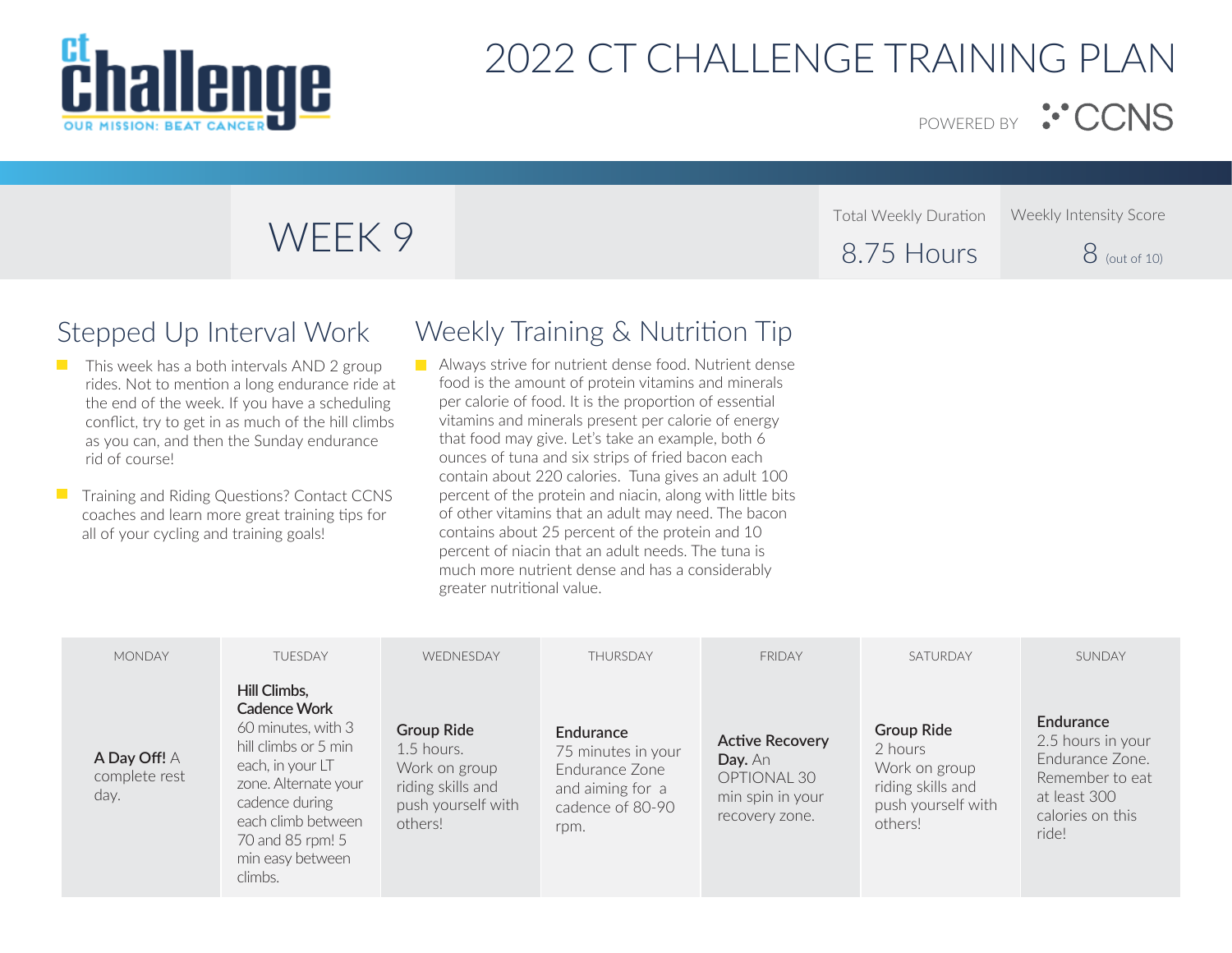

POWERED BY :<sup>.</sup> CCNS

# WEEK 10

Total Weekly Duration 8.75 Hours Weekly Intensity Score

 $8$  (out of 10)

## Week Ten

- **T** You're less then two weeks out! Make sure that you continue to focus on making it out for the group rides and accomplishing your long endurance day this week. This is the biggest volume week and believe it or not, you are better off riding EASY on your recovery days, rather than taking them off completely. This is partly due to your body's daily production of endorphins!
- **T** Training and Riding Questions? Contact CCNS coaches and learn more great training tips for all of your cycling and training goals!

## Weekly Training & Nutrition Tip

Summer is here! Riding in the heat means water loss! A 1% water percent loss of body weight equates to 3-5% off your ability to sustain higher "threshold" efforts.

During Sunday's ride this week, weigh yourself right before the ride, and then right after. If you hydrated enough during the ride, you would see less than 1 pound of water weight lost (for a rider weighing 150 pounds). Make sure you adjust your hydration for the next 2 weeks accordingly! Drinking enough is no doubt the number one thing you can to do to ensure a successful ride!



Riding at dusk or dawn? Make sure you have a blinking tailight and headlight!

| <b>MONDAY</b>                         | <b>TUFSDAY</b>                                                                                                                                                                                                    | WEDNESDAY                                                                                                                                                                                 | THURSDAY                                                                                                                                                                        | <b>FRIDAY</b>                                                                          | SATURDAY                                                                                            | SUNDAY                                                                                                            |
|---------------------------------------|-------------------------------------------------------------------------------------------------------------------------------------------------------------------------------------------------------------------|-------------------------------------------------------------------------------------------------------------------------------------------------------------------------------------------|---------------------------------------------------------------------------------------------------------------------------------------------------------------------------------|----------------------------------------------------------------------------------------|-----------------------------------------------------------------------------------------------------|-------------------------------------------------------------------------------------------------------------------|
| A Day Off! A<br>complete rest<br>day. | Hill Climbs,<br>Cadence Work<br>60 minutes, with 5<br>hill climbs or 6 min<br>each, in your LT<br>zone. Alternate your<br>cadence during<br>each climb between<br>70 and 85 rpm! 5<br>min easy between<br>climbs. | Aerobic Stim,<br>Form Dev<br>90 minutes, with 4<br>x 10 min intervals<br>in your tempo<br>zone. Stand up out<br>of the saddle for<br>15 seconds every<br>3 min during these<br>intervals! | Endurance<br>75 minutes in your<br>Fndurance Zone<br>and aiming for a<br>cadence of 80-90<br>rpm. Continue riding<br>n the drops as much<br>as you are comfortable<br>doing so! | <b>Active Recovery</b><br>Day. An<br>OPTIONAL 30<br>min spin in your<br>recovery zone. | <b>Group Ride</b><br>2 hours<br>Work on group<br>riding skills and<br>push yourself with<br>others! | Endurance<br>2.5 hours in your<br>Endurance Zone.<br>Remember to eat<br>at least 300<br>calories on this<br>ride! |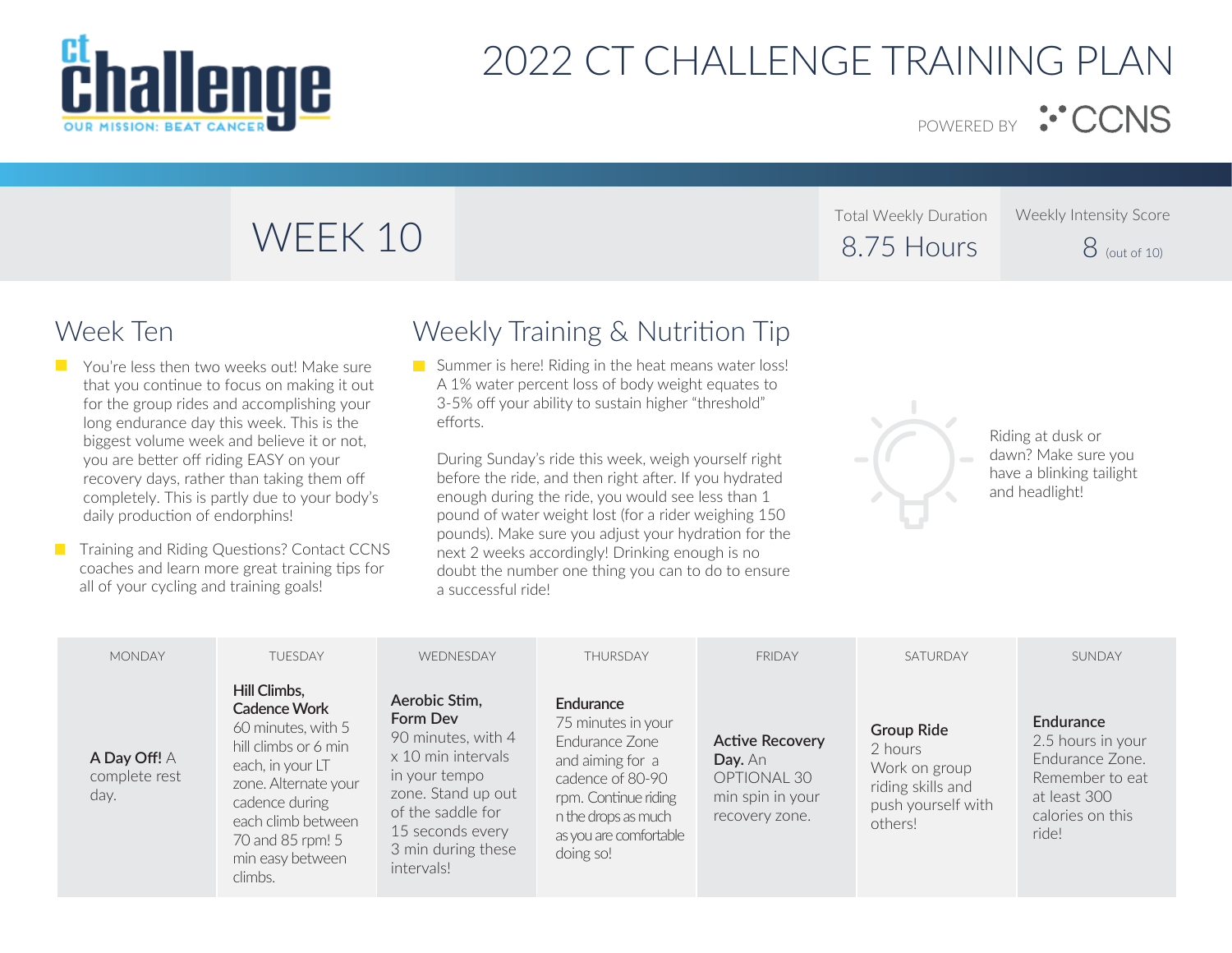

Total Weekly Duration

10.75 Hours

POWERED BY :<sup>..</sup> CCNS

Weekly Intensity Score

 $10$  (out of 10)

# WEEK 11

## Your Last "Training Week"

 $\blacksquare$  This is your last week of workouts! This week is the final "touch up" to your training. Attempt to get in as much of the ride time as you can. You have a big endurance ride on Sunday. Travel is coming up quick and you may have to-do's to care for. If you can not complete the 4 hours, make sure you get in something!

**T** Training and Riding Questions? Contact CCNS coaches and learn more great training tips for all of your cycling and training goals!

## Weekly Training & Nutrition Tip

You will notice there is no group ride this week.  $\mathcal{L}_{\text{max}}$ Instead, focus on completing the intervals Tuesday and especially Friday. You will find it's very different to ride at LT intensity on flat road versus hills. This is due to the constant "push-back" you get when you are on the climbs. Even though you may find it easier on hills, being able to maintain momentum on rolling terrain is a crucial skill that is worthy of practice.



| <b>MONDAY</b>                         | <b>TUESDAY</b>                                                                                                                                                                                                           | WEDNESDAY                                                                                                                                                                                 | <b>THURSDAY</b>                                                                                                                                                                 | <b>FRIDAY</b>                                                                          | SATURDAY                                                                                                                                                                               | SUNDAY                                                                                                          |
|---------------------------------------|--------------------------------------------------------------------------------------------------------------------------------------------------------------------------------------------------------------------------|-------------------------------------------------------------------------------------------------------------------------------------------------------------------------------------------|---------------------------------------------------------------------------------------------------------------------------------------------------------------------------------|----------------------------------------------------------------------------------------|----------------------------------------------------------------------------------------------------------------------------------------------------------------------------------------|-----------------------------------------------------------------------------------------------------------------|
| A Day Off! A<br>complete rest<br>day. | Hill Climbs,<br><b>Cadence Work</b><br>75 minutes, with 6<br>hill climbs or 6 min<br>each, in your LT<br>zone. Alternate your<br>cadence during<br>each climb between<br>70 and 85 rpm! 5<br>min easy between<br>climbs. | Aerobic Stim,<br>Form Dev<br>90 minutes, with 5<br>x 10 min intervals<br>in your tempo<br>zone. Stand up out<br>of the saddle for<br>15 seconds every<br>2 min during these<br>intervals! | Endurance<br>90 minutes in your<br>Fndurance Zone<br>and aiming for a<br>cadence of 80-90<br>rpm. Continue riding<br>n the drops as much<br>as you are comfortable<br>doing so! | <b>Active Recovery</b><br>Day. An<br>OPTIONAL 30<br>min spin in your<br>recovery zone. | LT Stim<br>3 hours<br>with 6 x 6 min<br>intervals in your LT<br>zone. Do half on a<br>steady climb and<br>then half on rolling<br>terrain! Rest for 5<br>minutes between<br>intervals. | Endurance<br>3 hours in your<br>Endurance Zone.<br>Remember to eat<br>at least 450<br>calories on this<br>ride! |